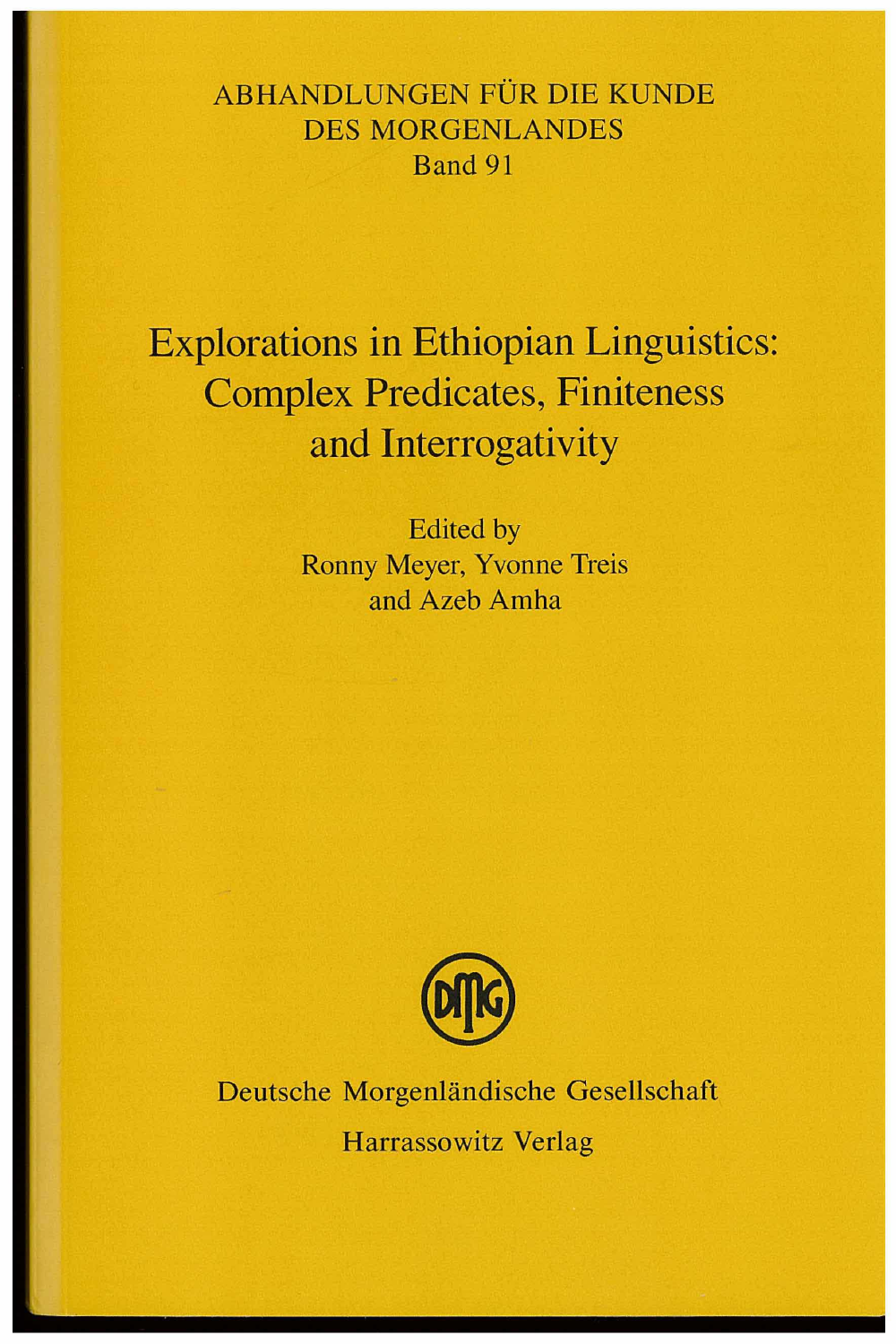#### ABHANDLUNGEN FÜR DIE KUNDE DES MORGENLANDES

Im Auftrag der Deutschen Morgenlandischen Gesellschaft herausgegeben von Florian C. Reiter

#### Band 91

Board of Advisers:

Christian Bauer (Berlin) Desmond Durkin-Meisterernst (Berlin) Lutz Edzard (Oslo/Erlangen) Sebastian Günther (Göttingen) Jürgen Hanneder (Marburg) Herrmann Jungraithmayr (Marburg) Frank Kammerzell (Berlin) Karénina Kollmar-Paulenz (Bern) Jens Peter Laut (Göttingen) Michael Streck (Leipzig)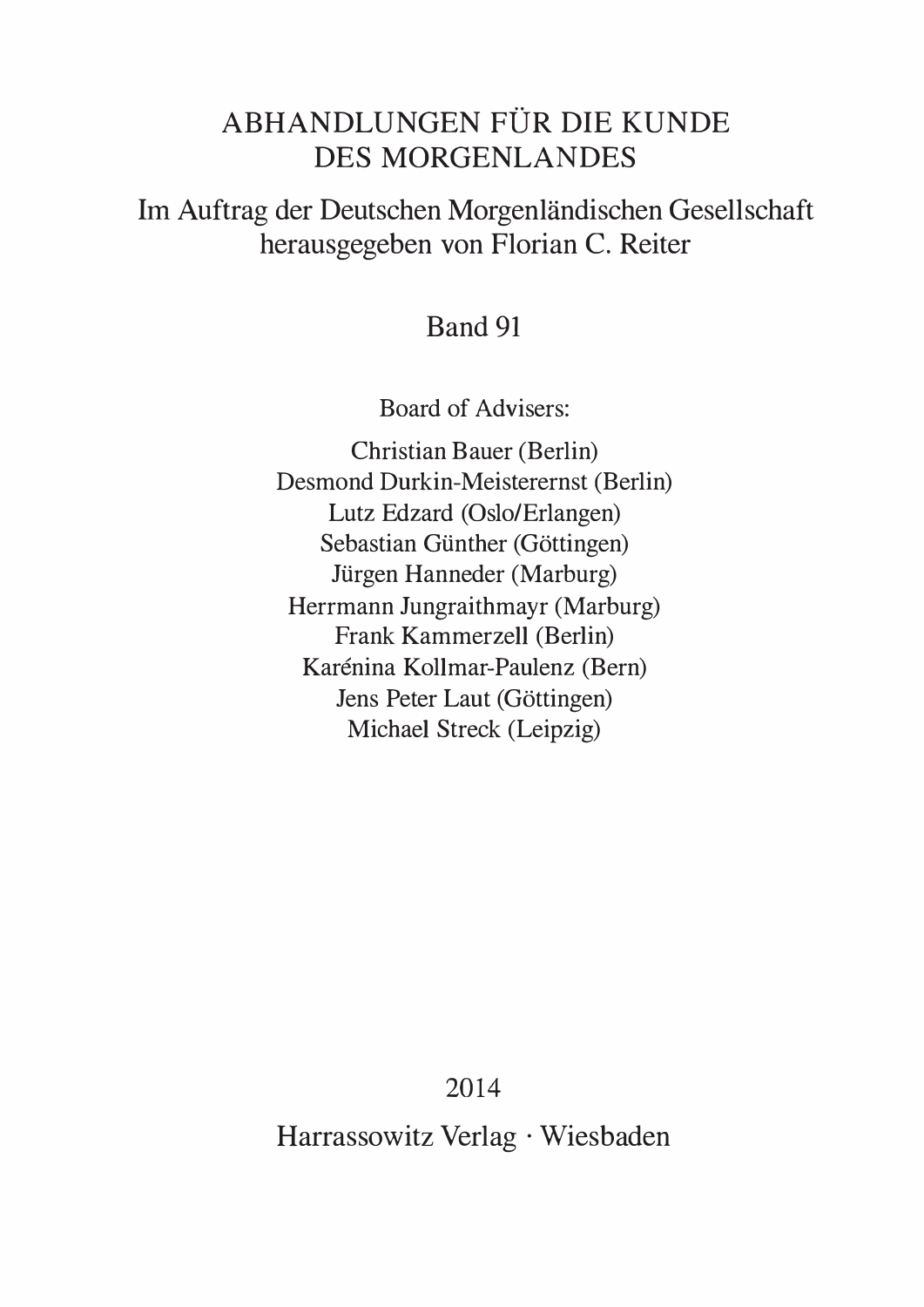# Explorations in Ethiopian Linguistics: Complex Predicates, Finiteness and Interrogativity

Edited by Ronny Meyer, Yvonne Treis and Azeb Amha

2014

Harrassowitz Verlag · Wiesbaden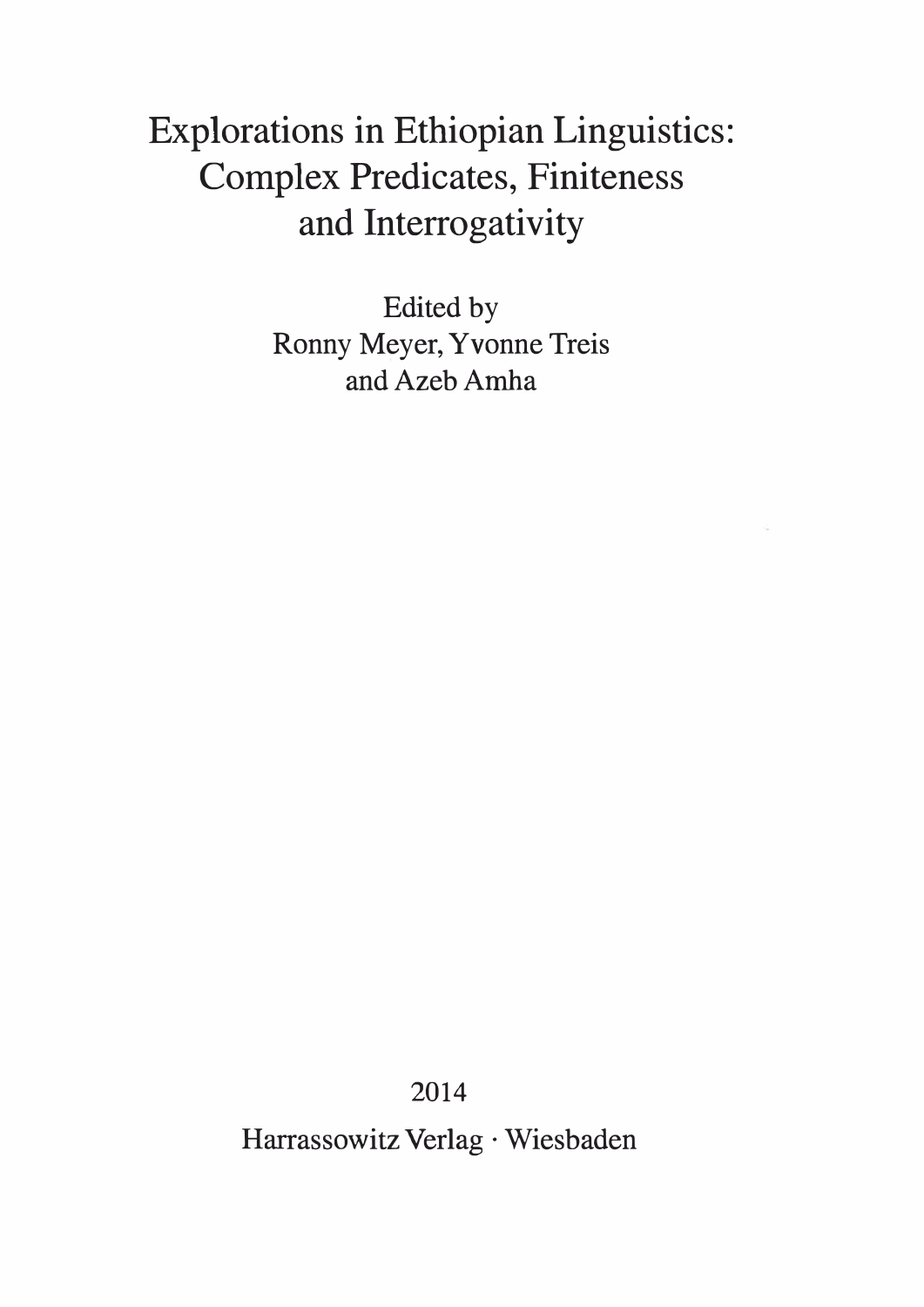Bibliografische Information der Deutschen Nationalbibliothek Die Deutsche Nationalbibliothek verzeichnet diese Publikation in der Deutschen Nationalbibliografie; detaillierte bibliografische Daten sind im Internet tiber http://dnb.dnb.de abrufbar.

Bibliographic information published by the Deutsche Nationalbibliothek The Deutsche Nationalbibliothek lists this publication in the Deutsche Nationalbibliografie; detailed bibliographic data are available in the internet at http://dnb.dnb.de.

For further information about our publishing program consult our website http://www.harrassowitz-verlag.de

© Deutsche Morgenlandische Gesellschaft 2014 This work, including all of its parts, is protected by copyright. Any use beyond the limits of copyright law without the permission of the publisher is forbidden and subject to penalty. This applies particularly to reproductions, translations, microfilms and storage and processing in electronic systems. Printed on permanent/durable paper.

Printing and binding: Hubert & Co., Göttingen Printed in Germany

ISSN 0567-4980 ISBN 978-3-447-10214-8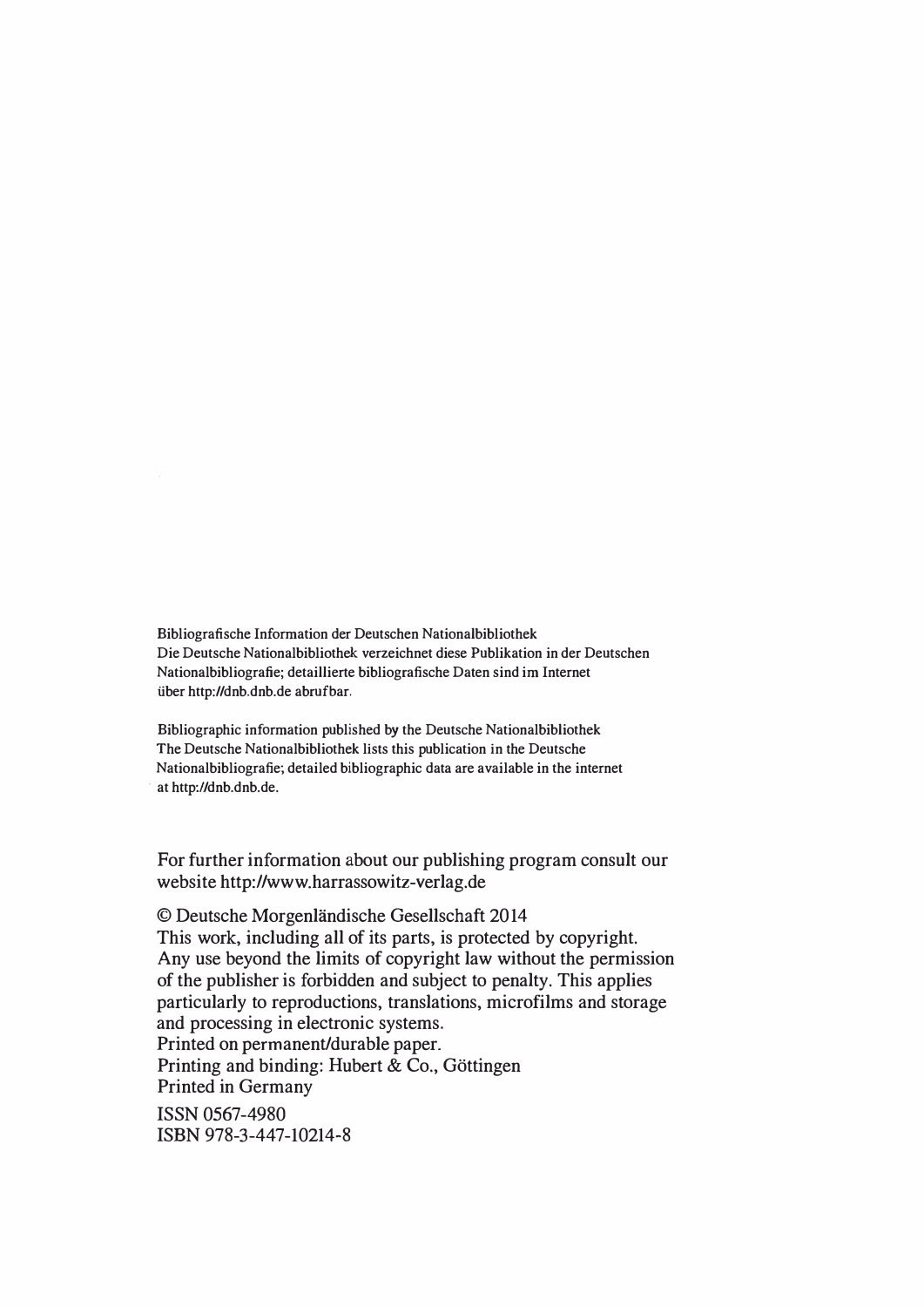## Contents

|                                                                                                       | $\overline{7}$ |
|-------------------------------------------------------------------------------------------------------|----------------|
| Preface                                                                                               | 9              |
| Interrogativity in Ethiopian Languages                                                                |                |
| Question about Amharic Questions with <i>yahon</i> : A Tentative Semantic Study                       | 17             |
| Interrogativity in Baskeet                                                                            |                |
| Complex Predicates in Ethiopian Languages                                                             |                |
| Complex Predicates in Amharic Counterfactual Antecedent Clauses                                       | 79             |
| Complex Predicates in Zargulla                                                                        |                |
| Grammaticalization of Existential Auxiliaries in Koorete                                              |                |
| Benefactive Applicative Periphrases with <i>yiw</i> - 'give' in Xamtanga                              |                |
| Finiteness in Ethiopian Languages                                                                     |                |
| Multiple Exponence in the Long Prefix Conjugation of the Transversal<br>South Ethio-Semitic Languages |                |
| The Asymmetry of Verbal Markedness in Libido                                                          |                |
| The Finite–Infinite Dichotomy in a Comparative Semitic Perspective                                    |                |
| Finiteness in Gurage Languages                                                                        |                |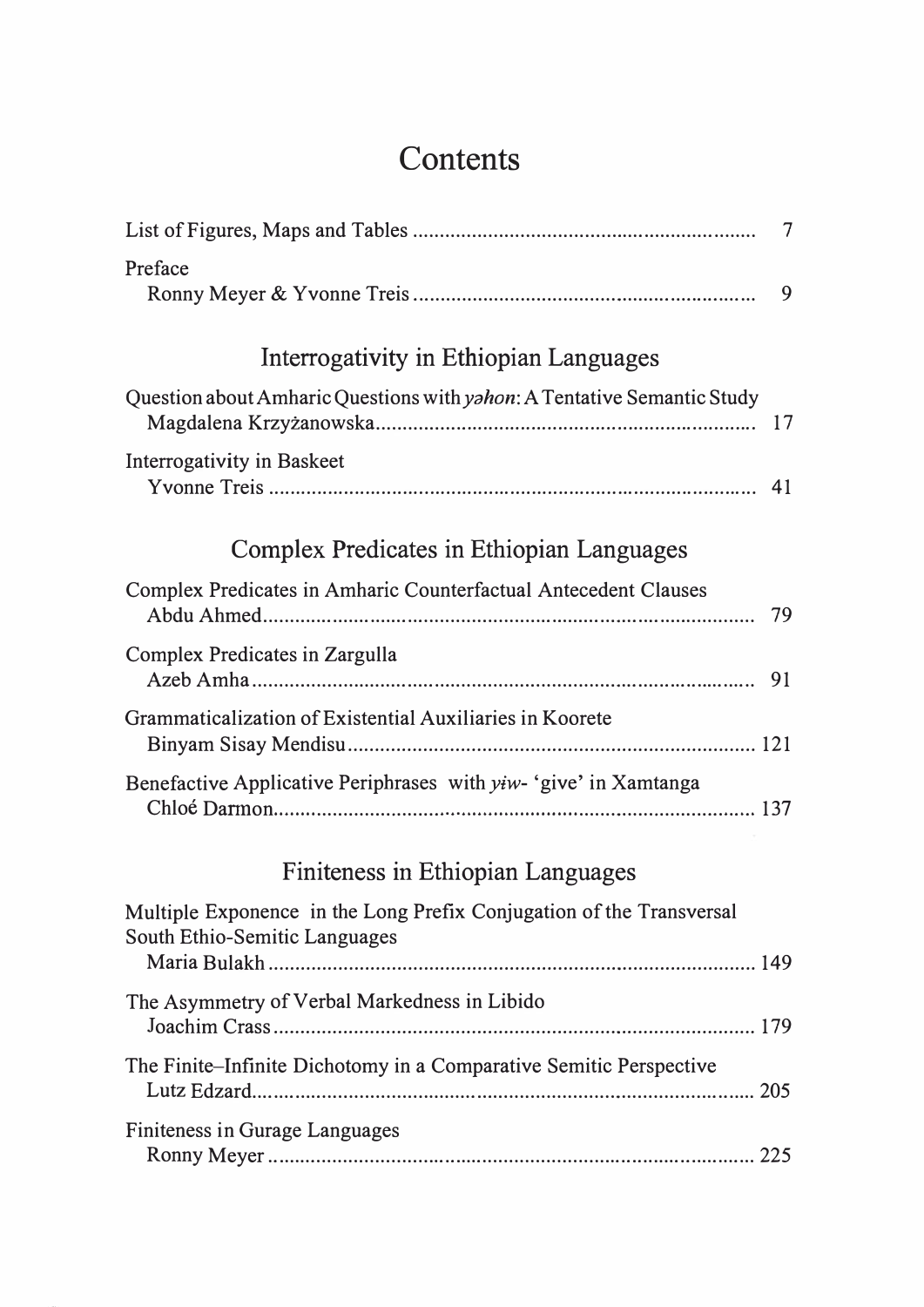| Case Marking in Amharic Copular Constructions                                                              |  |
|------------------------------------------------------------------------------------------------------------|--|
|                                                                                                            |  |
| Wandering along the Border of Finiteness: The Ga'az and Tigrinya<br>Converb(s) in a Diachronic Perspective |  |
|                                                                                                            |  |
|                                                                                                            |  |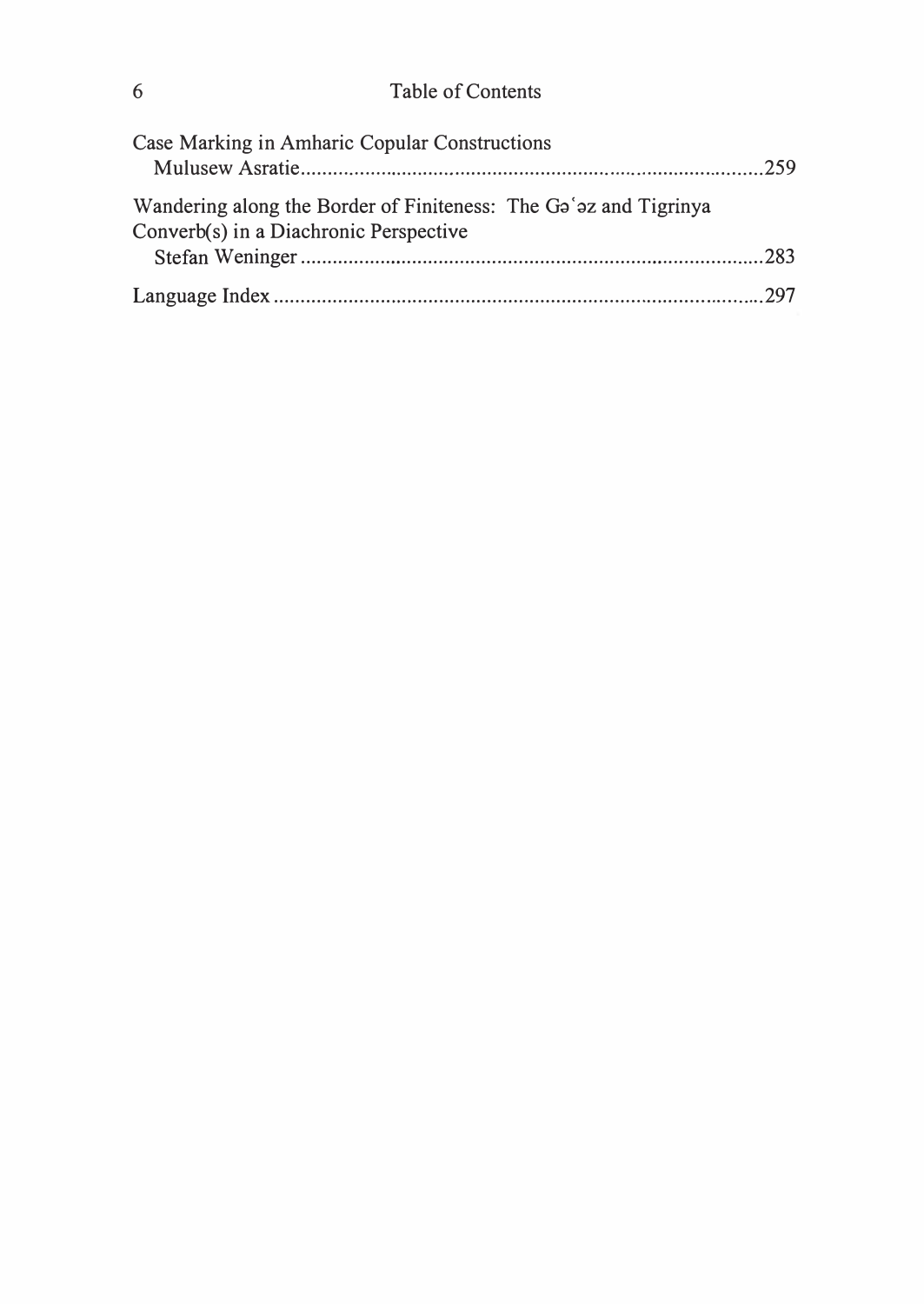# Figures, Maps and Tables

## Figures

### Maps

### Tables

|                                                                             | 44 |
|-----------------------------------------------------------------------------|----|
| Table 2: Declarative and Interrogative Perfective Paradigms (sool- 'tell'). | 47 |
| Table 3: Declarative and Interrogative Jussive Paradigms (sool- 'tell')     | 48 |
|                                                                             |    |
|                                                                             |    |
|                                                                             |    |
|                                                                             |    |
|                                                                             |    |
| Table 9: Specialized Converbs with Three Morphemes 189                      |    |
| Table 10: Specialized Converbs with Five Morphemes 190                      |    |
| Table 11: Main Verbs and Converbs with Five Morphemes 191                   |    |
| Table 12: Main Verbs and Converbs with Three Morphemes  192                 |    |
| Table 13: Declarative Verbs, Relative Verbs and la-Converb 193              |    |
| Table 14: The Three Types of Minus-Asymmetry between Declarative            |    |
|                                                                             |    |
| Table 15: Affirmative and Negative PURP-Converb 197                         |    |
|                                                                             |    |
|                                                                             |    |
| Table 18: Symmetry vs. Asymmetry of Affirmative and                         |    |
|                                                                             |    |
| Table 19: Asymmetry of Affirmative and Negative Subordinate Verbs 200       |    |
|                                                                             |    |
|                                                                             |    |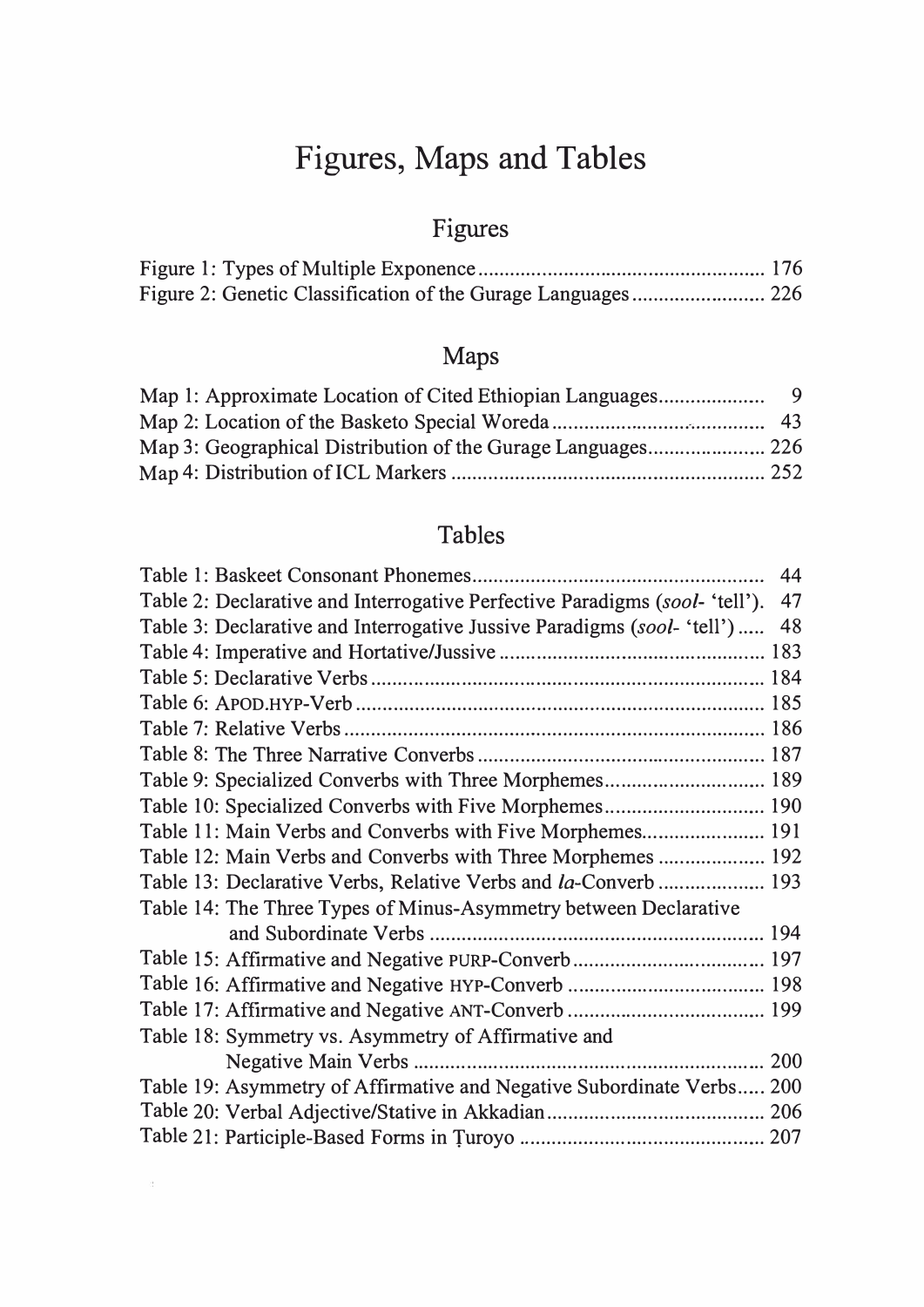|                                                                   | .208 |
|-------------------------------------------------------------------|------|
|                                                                   | .215 |
|                                                                   | .229 |
|                                                                   | .230 |
|                                                                   | .230 |
|                                                                   |      |
|                                                                   | .232 |
|                                                                   |      |
| Table 30: Imperfective ICL Verbs in the Present Tense 237         |      |
| Table 31: Additional Morphemes with Imperfective Verbs in ICL 241 |      |
|                                                                   | .247 |
|                                                                   |      |
|                                                                   |      |
|                                                                   | .288 |
| Table 36: Suffixes of the Ga'az Converb Compared                  |      |
|                                                                   | .289 |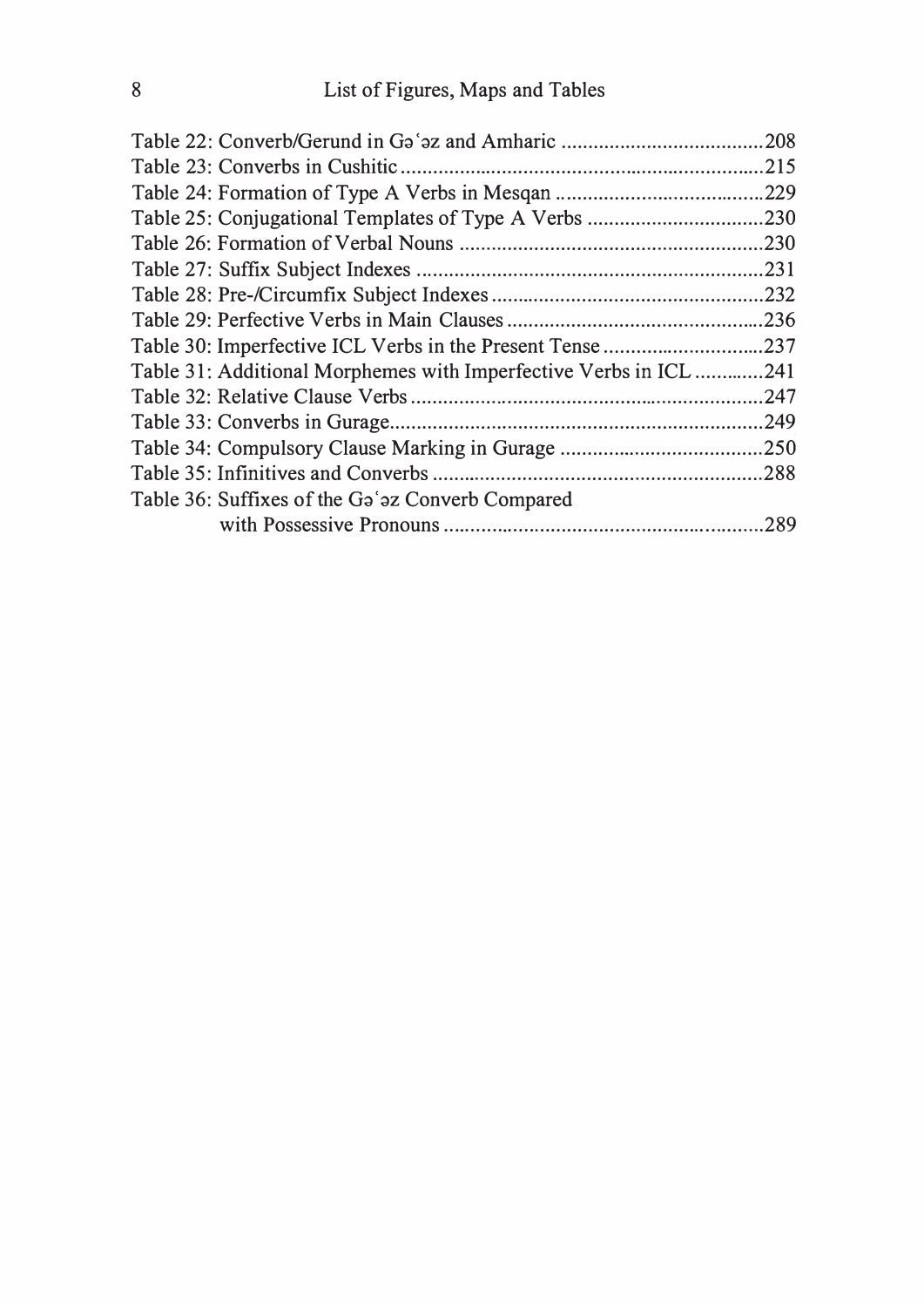#### Ronny Meyer & Yvonne Treis

The present volume brings together twelve contributions reflecting recent research trends in the description of Ethiopian languages. All contributions published in this volume deal with linguistic problems at the interface of morphosyntax and semantics/pragmatics; more precisely, they are analyses of interrogativity, complex predicates and finiteness in Ethiopian languages.



Map 1: Approximate Location of Cited Ethiopian Languages

Most of the contributions are based on research presented in the linguistic panels at the  $18<sup>th</sup>$  International Conference of Ethiopian Studies, held on 29 October - 02 November 2012 in Dire Dawa, Ethiopia. The multi-disciplinary conference was jointly organized by the French Center for Ethiopian Studies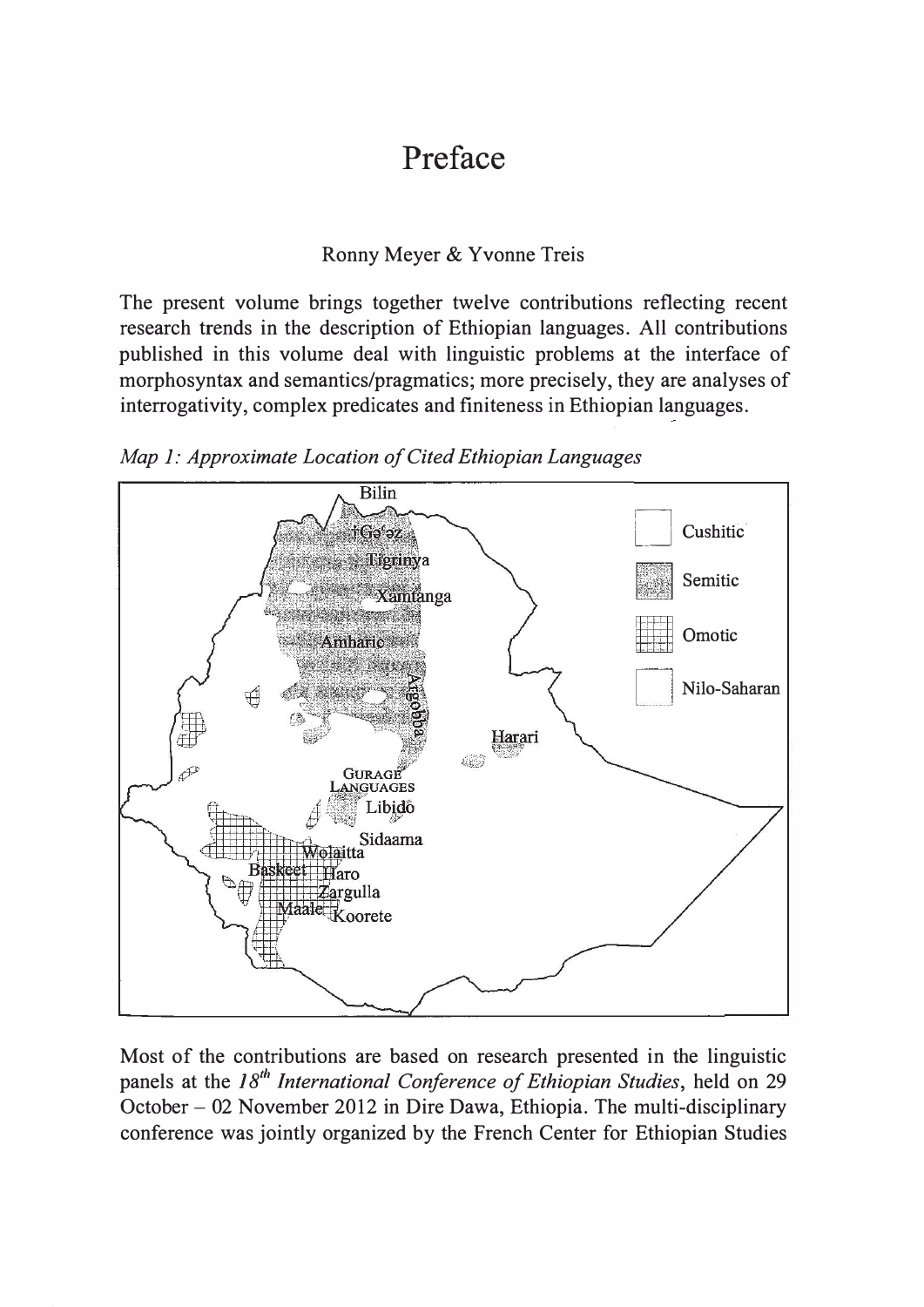(Addis Ababa) and the Institute of Ethiopian Studies (Addis Ababa University) under the motto Movements in Ethiopia, Ethiopia in Movement.

Seven contributions are concerned with Ethio-Semitic languages, in particular with Amharic, Argobba, Ga'az, Harari, Tigrinya and different Gurage languages. Two contributions deal specifically with the Cushitic languages Xamtanga and Libido, while the remaining three articles focus on the Omotic languages Baskeet, Koorete and Zargulla. Furthermore, the Cushitic languages Bilin and Sidaama, the Omotic languages Haro, Maale, and Wolaitta, as well as various Semitic languages outside Ethiopia are cited in some contributions for comparative purposes. The approximate location of these languages is indicated on Map 1.

The first section of this volume contains two articles from the panel on Interrogativity. Interrogativity has hitherto often only been handled in a very cursory manner in the grammatical descriptions of Ethiopian languages. Indepth analyses of this grammatical domain could, however, contribute interesting details to intonation research, language typology, and areal and historical linguistics. Omotic languages, many of which are hitherto little known, mark mood inflectionally and thus possess interrogative verbal morphology. Furthermore, the study of the morphology of interrogative pronouns and their diachronic origin can reveal interesting historical insights for the classification of individual languages or language groups. It also remains to be examined how widespread the use of interrogative pronouns plus an additive focus morpheme (similar to English 'even') in the function of indefinite pronouns is attested in Ethiopia. This phenomenon may well turn out to be an areal feature. The following two contributions take a first step towards a detailed examination of issues related to interrogativity in two selected Ethiopian languages.

Yvonne Treis' contribution on Interrogativity in Baskeet, a language of the Omotic family, is an in-depth study of morphological, syntactic and pragmatic aspects of interrogativity based on a corpus of recordings of natural speech events. Questions in Baskeet are either marked by intonation only, by an additional interrogative morpheme  $-a$ , or by a special interrogative verb form. The article discusses, among others, the form and function of the six simplex interrogative pronouns in Baskeet, namely PERSON, THING, TIME, QUANTITY, MANNER, PLACE, and SELECTION, and pronouns derived from them. Furthermore, these pronouns are compared with equivalents in related languages from the Ometo branch of Omotic. Finally, Treis demonstrates the use of interrogative pronouns in non-interrogative contexts in Baskeet.

The second contribution on interrogativity, Question about Amharic Questions with yahon: A Tentative Semantic Study by Magdalena Krzyza-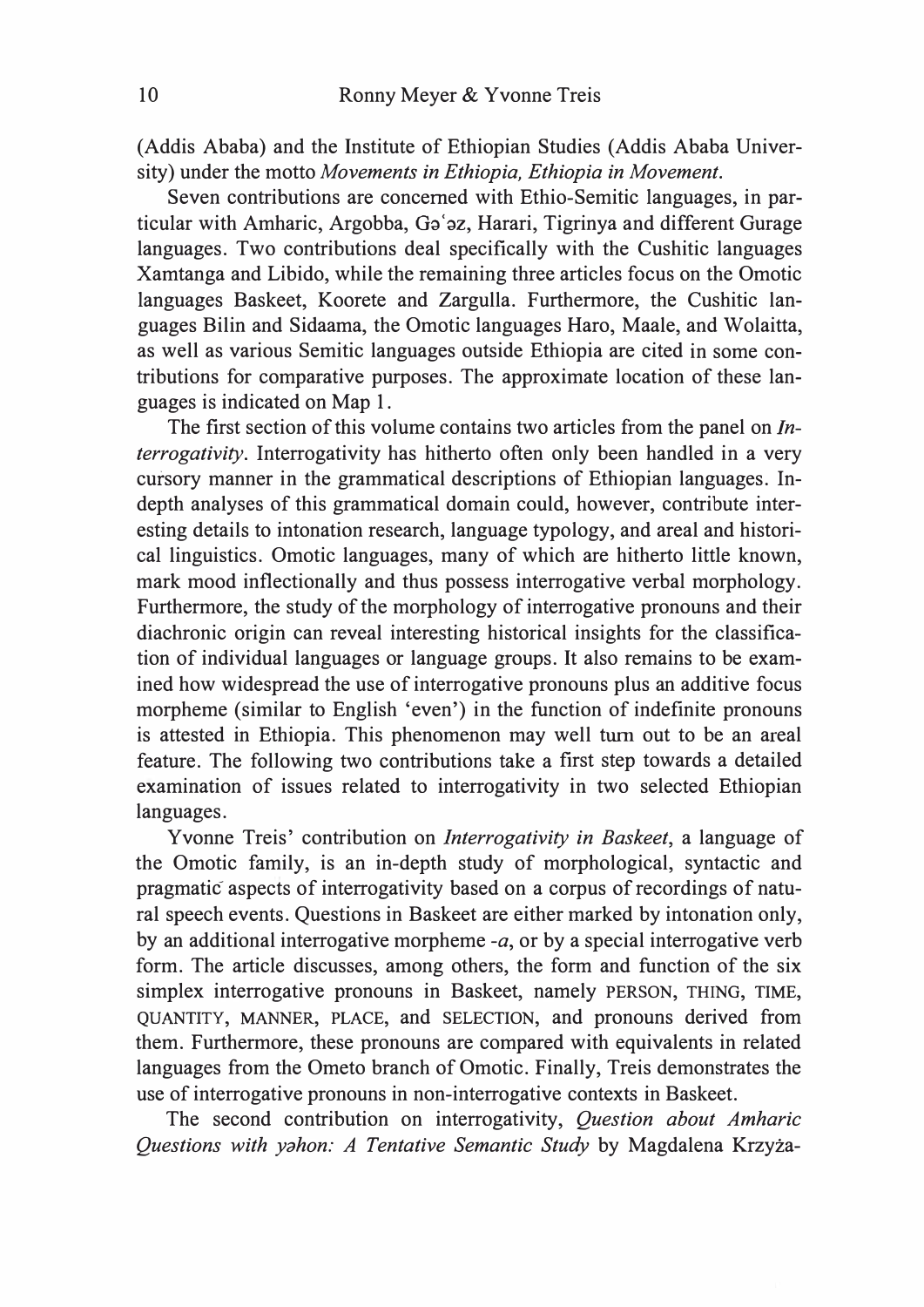nowska, is concerned with the Ethio-Semitic language Amharic. It provides a semantic analysis of a special type of Amharic content and polar questions, namely those with the modal epistemic auxiliary yahon 'might'. Krzyzanowska's analysis is based on a model developed by Andrzej Boguslawski and other Polish linguists. Accordingly, Amharic questions with yahon are analyzed as consisting of three main components: the theme (i.e. a declarative sentence underlying the question), the rheme (i.e. the interrogative intention marked by prosody), and an additional predication on the theme conveyed by the auxiliary *yahon*. It is shown that *yahon* conveys epistemic modality *de re* in content questions, whereas it carries epistemic modality de dicto in polar questions. Polar questions with *yahon* are then compared with declarative sentences marked by the auxiliary *yahonall* 'might', and the additional pragmatic information conveyed by the particles *manalbat* 'perhaps' and *ande* 'really' in questions with *yahon* is discussed. Finally, the use of *yahon* as a marker of politeness is shown.

The second section of the volume assembles contributions dealing with Complex Predicates, which attracted considerable theoretical interest over the past years. Here Ethiopian languages are of particular interest because of the diversity of complex predicate structures attested in different linguistic families in the country. The two most frequently mentioned features of complex predicates in the linguistic literature (see, for instance, Mengistu, Baker & Harvey 2010) are (i) that they comprise of a sequence of verbal predicates that are structurally and semantically related, and (ii) that verbs in complex predicates typically share an argument as well as tense, aspect, modality and/or polarity. Commonly, periphrastic causatives, converb-plus-verb constructions, particle-plus-verb constructions and ideophone-plus-verb constructions are subsumed under the concept of complex predicate.

The four contributions of the second section discuss empirical issues related to complex predicates in individual Ethiopian languages. They point out the semantic/pragmatic differences between complex predicates and their monoverbal counterparts, the morphosyntactic properties of the component verbs in complex predicates, and the differences between complex predicates on the one hand and multi-clausal constructions or clause chains on the other. Of particular interest are syntactic and morphological mechanisms for combining verbs in a complex predicate, ordering restrictions regarding the component verbs, selection criteria for combining verbs in complex predicates as well as ways to subordinate or nominalize complex predicates and to mark modality and polarity in clauses headed by complex predicates. Thus, different types of complex predicates can be identified in individual languages, and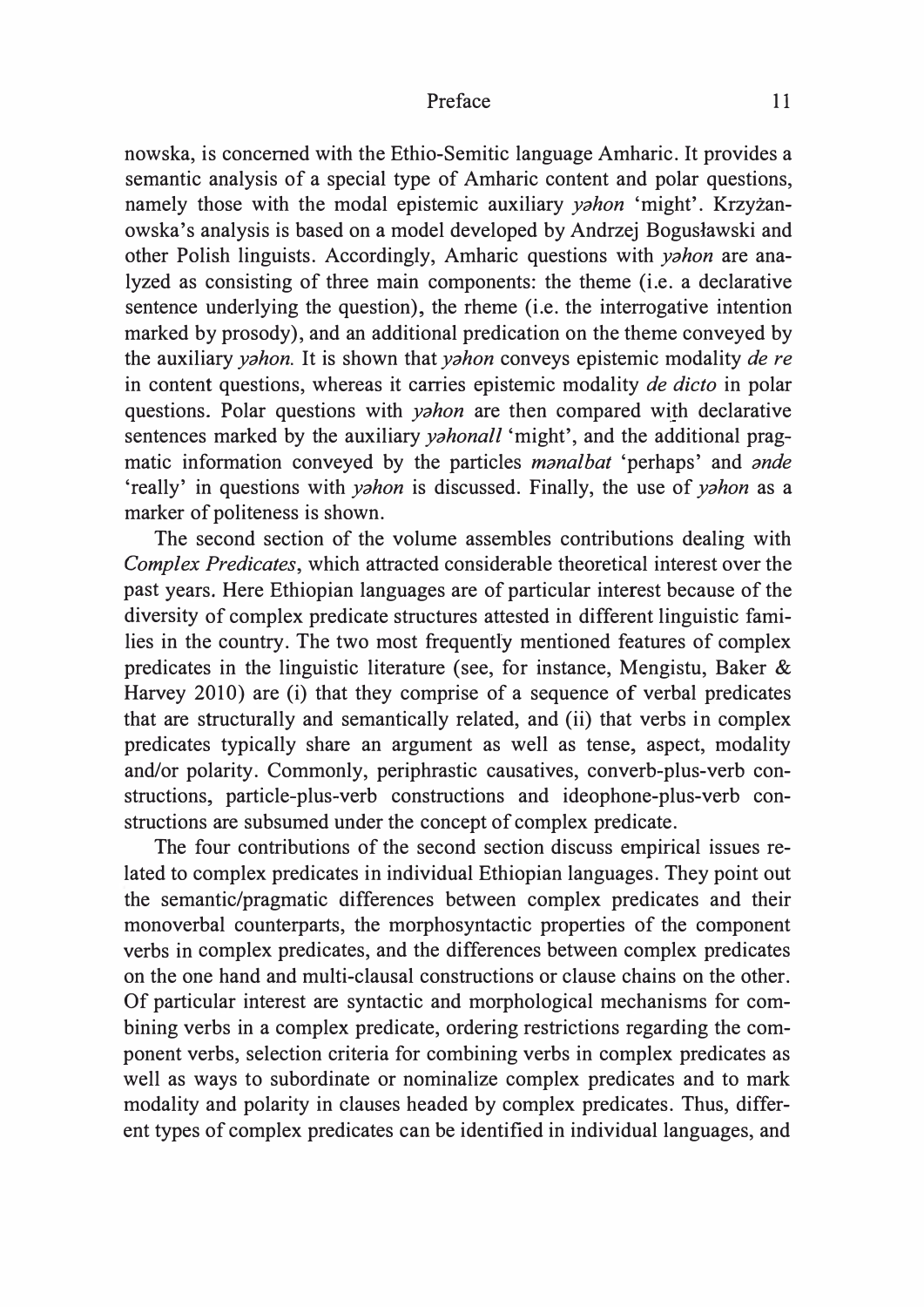historical processes such as grammaticalization as well as contact phenomenon can be examined.

Abdu Ahmed's contribution Complex Predicates in Amharic Counterfactual Antecedent Clauses is concerned with syntactic and semantic aspects of complex predicates in a single clause type. There are two canonical types of counterfactual antecedent clauses in Amharic: one is based on a monoverbal construction, the other on a complex predicate consisting of a converb and the auxiliary verb hona 'be(come)'. In addition to counterfactuality, the latter clause type encodes uncertainty of the speaker. It is shown that the converb encodes reference to the subject (and, optionally, to objects or adjuncts) of the verbal event, while the main verb, *hona* 'be(come)', is only marked for agreement with an expletive subject. The main verb is also the carrier of information on tense, aspect and modality. The author draws a distinction betWeen converb-plus-verb and coverb-plus-verb complex predicates, which differ morphologically but share syntactic features. As subordinate conjunctions or adverbs can intervene between converb/coverb and main verb, complex predicates in Amharic cannot be considered serial verb constructions, which is in agreement with Azeb Amha's analysis of complex predicates in Zargulla.

Azeb Amha identifies in her contribution, Complex Predicates in Zargulla, three types of complex predicates. Based on the first component verb, she distinguishes between complex predicates based on converbs, intensive verb stems and ideophones. While basically every verb could occur as first component verb, the number of verbs occurring as second component in complex predicates is restricted to eight verbs  $-$  most of them are motion verbs. Semantically, complex predicates encode specific aspects of a verbal event as well as the effect, manner or path of the event. Complex predicates in Zargulla always consist of two component verbs, whereby the first component itself may be represented by a complex predicate.

Binyam Sisay Mendisu's contribution, Grammaticalization of Existential Auxiliaries in Koorete, explores the grammaticalization processes undergone by the verbs ba- 'disappear, not exist' and yes- 'live, exist' in Koorete, an Omotic language. It is shown that several grammaticalization stages (as full verb, existential verb, auxiliary, and grammatical morpheme) exist simultaneously in the language. In the analysis of complex predicates, in which the morphemes under investigation are used as auxiliaries, it is observed that inflectional morphemes occur on both the auxiliary and the main verb. Thus, auxiliary verb constructions in Koorete are categorized as split-headed.

In her contribution Benefactive Applicative Periphrases with yiw- 'give' in Xamtanga, Chloé Darmon shows that the applicative in the Central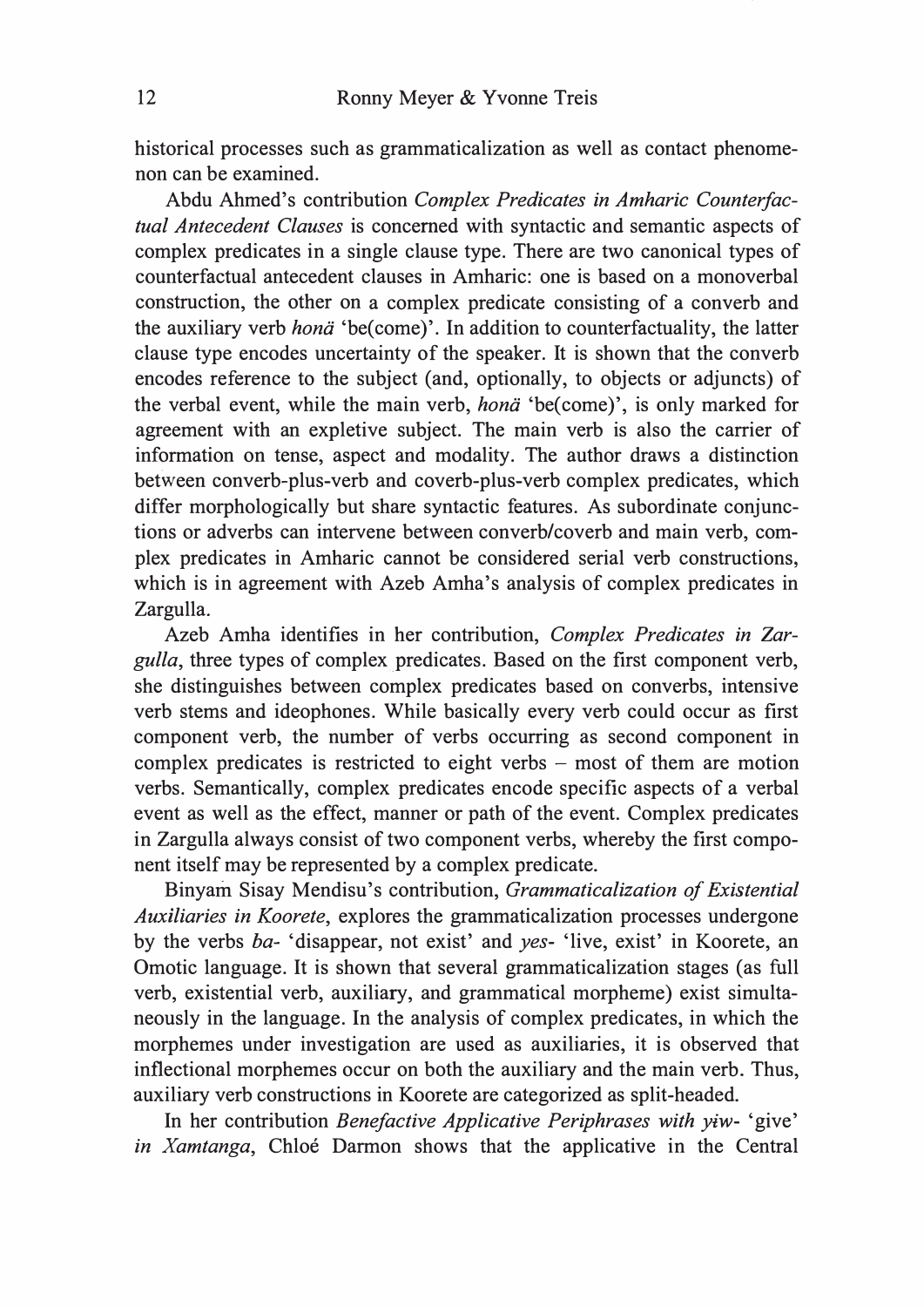Cushitic language Xamtanga is based on a biverbal periphrastic construction, which licenses the expression of an additional beneficiary participant. The construction involves the converb form of a lexical verb followed by the valency operator  $\psi$ iw- 'give'. Based on a comparison of the characteristics of the benefactive converb-plus-finite verb constructions with other formally identical V l-V2 patterns, it is argued that the 'give'-periphrasis in Xamtanga is a complex predicate. While give-benefactives may be common in other parts of the world, Xamtanga is so far the only known language of the Ethiopian linguistic area that has developed an applicative construction with 'give'.

The third section of this volume concentrates on issues of Finiteness. The finite/non-finite distinction is frequently made in grammars but there is no general consensus on their cross-linguistic definition (cf. Nikolaeva 2007). Often finiteness is considered to be a phrasal or verbal category – mainly defined through specific values for TAM and person marking – but sometimes it is regarded as a clausal category that also encompasses, among others, illocutionary force, i.e. markers of assertion, questions, etc. With regard to Ethiopian languages, the finite/non-finite distinction displays a high degree of linguistic variability. Even within the same linguistic sub-family, independent affirmative clauses may contain a verb only inflected for aspect or modality, and subject agreement, or they may require additional information on tense, focus, or illocutionary force. Furthermore, there are several unsettled debates on certain grammatical phenomena in Ethiopian languages in which finiteness plays a crucial role: Regarding Ethio-Semitic languages, it is, for instance, contested that they have converbs in the strict sense. In Highland East Cushitic, the function of the so-called "additional morphemes" on main clause verbs is still unclear. Six contributions give an overview about the complexity of the questions relating to finiteness in Ethiopian languages. Their general tenor is that finiteness is a scalar or relational category rather than a binary one.

One-to-many correspondence between a grammatical meaning and its morphological realization within one word is the topic of Maria Bulakh's contribution Multiple Exponence in the Long Prefix Conjugation of the Transversal South Ethio-Semitic Languages. She focuses on the analysis of "multiple exponence" for subject referencing on imperfective verbs in main clauses of Amharic, Argobba, Harari, Wolane, and Zay. In these languages, this verb form consists of a main verb in the imperfective aspect followed by the auxiliary verbs \*hallawa or \*nabara. The original analytic construction of this verb form is said to have had double marking of person, once on the main verb and once on the auxiliary verb. The common trend in today's Ian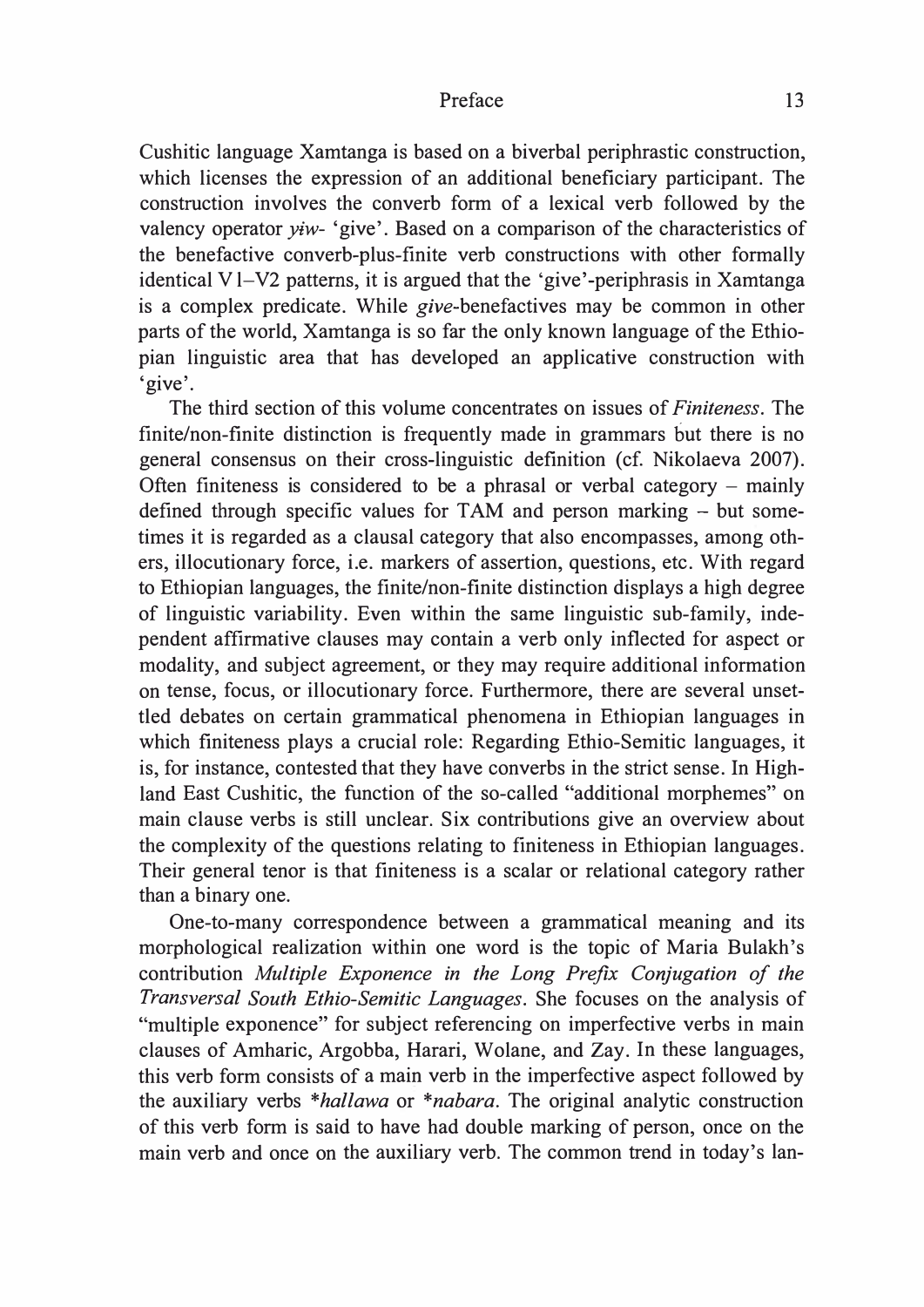guages, however, is to eliminate one of the redundant morphemes, either throughout the entire paradigm or in certain persons only. Bulakh shows that the individual languages use different patterns for dealing with multiple exponence, i.e. the discussed languages do not equally tolerate multiple exponence. There is a general tendency to avoid repetition of formally identical morphemes and to tolerate double marking only if the two markers are formally not too similar.

Joachim Crass discusses clausal finiteness and the mismatch between morphological markedness of affirmative and negative main and subordinate verbs in his contribution The Asymmetry of Verbal Markedness in Libido. Libido  $-$  a Highland East Cushitic language  $-$  has a fairly complex verbal morphology. For the description of the verbal system, Bisang's (1998; 2001; 2007) concept of asymmetry is applied, which is concerned with the occurrence of obligatory categories in main and subordinate verbs. Miestamo's (2005) typology of standard negation is used to describe and categorize the structural asymmetries between affirmative and negative forms of main and subordinate verbs.

Lutz Edzard is concerned with the notion of finiteness from a general comparative Semitic perspective in his contribution The Finite-Infinite Dichotomy in a Comparative Semitie Perspective, in which he discusses data from Akkadian, Arabic, Aramaic, Biblical Hebrew and Ethio-Semitic. It is shown that a clear-cut dichotomy between the categories finite and infinite is problematic in the verbal domain of Semitic - notably as far as the Ethio-Semitic converb/gerund, the Akkadian stative/verbal adjective, and the conjugated noun in predicative position are concerned. In many Semitic languages, verbal nouns or infinitives can adopt a *finite* function pragmatically, notably as imperatives. Furthermore, the first element in serial verb constructions tends to lose the morphological features associated with finiteness and to be grammaticalized into an adverb. In Amharic, certain converbs have become lexicalized in a frozen form with default 3SG.M subject reference; they function synchronically as adverbs.

In his contribution Finiteness in Gurage Languages, Ronny Meyer outlines the remarkable variation in marking verbs for finiteness in independent main clauses vis-a-vis dependent clauses in genetically closely related and geographically adjacent languages. The detailed analysis of inflectional features of verbs including TAM, subject indexing, polarity and clausal status, and a comparison of these features in dependent and independent clauses shows that finiteness in Gurage languages is a relational category of the clause that can best be defined through a combination of morphological and syntactic features.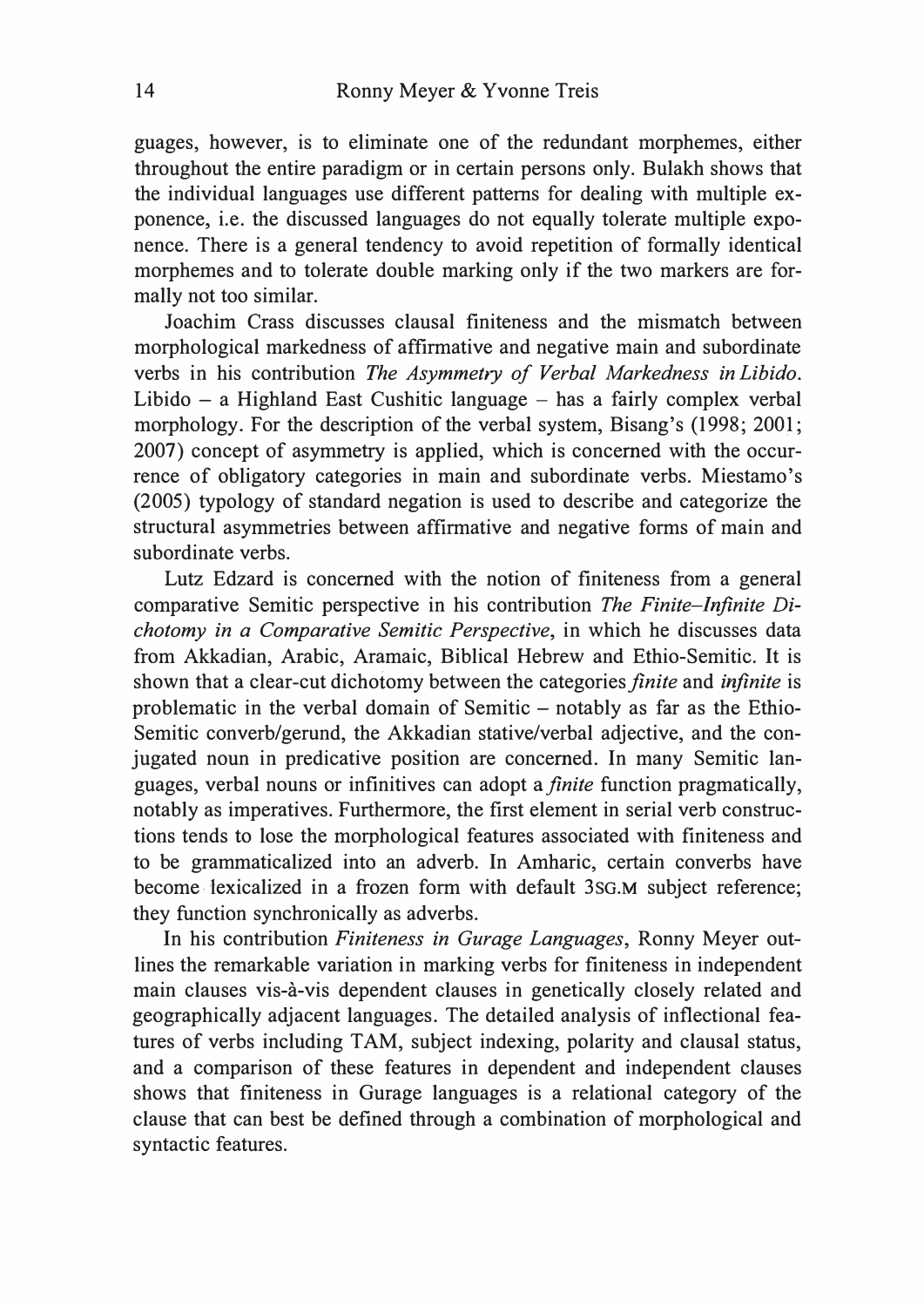Mulusew Asratie's contribution Case Marking in Amharic Copular Constructions discusses the nominative/accusative alternation of NP and AP predicates in Amharic copular constructions from a generative perspective. Based on differences between the accusative and nominative predicates regarding their semantic interpretation, agreement and word order, it is argued that accusative predicates must be assigned by a functional element that introduces "eventivity".

Stefan Weninger studies the Ethio-Semitic converb from a comparative and diachronic perspective in his contribution Wandering along the Border of Finiteness: The Ga`az and Tigrinya Converb(s) in a Diachronic Perspective. He compares the Ga' az converb with its counterpart in modern Tigrinya, the closest modern relative of Ga'az. In some respects, the Tigrinya converb has lost features of finiteness still present in Ga'az. In other respects, it behaves more like a finite verb. Moreover, the modern cognates of the Ga'az converb have neither developed into a fully finite nor into a fully infinite verb form in any modem Ethio-Semitic language. Instead, converbs have remained a fuzzy category, which makes the author develop a scalar definition of finiteness.

We have made no attempt to unify the transliteration and transcription systems across the individual contributions. Apart from IPA, representations in Fidal (for some Ethio-Semitic languages) and specialized transliteration/transcription systems are used. The reader should, therefore, be aware that a single sound might have various representations across the contributions, but is usually consistently reproduced by the same symbol in individual contributions. The ejective velar plosive, for instance, is represented by the IPA symbol k', or the symbols k and q according to the conventions of the Deutschen Morgenländischen Gesellschaft (DMG) and the Encyclopaedia Aethiopica (EAE), respectively. Palatal consonants are marked by a haček in some contributions, i.e. IPA  $\dot{\phi}$  is represented by  $\dot{\gamma}$  or  $\dot{g}$ . Regarding the vowels, the mid-central vowel is either given as  $\ddot{a}$  or  $\dot{a}$ . Note, however, that the symbol  $\sigma$  can also represent the mid-high vowel in some contributions on Ethio-Semitic languages, which appears as  $\vec{i}$  elsewhere. Vowel length is either marked by a double vowel, e.g. *aa*, or by a macron above the vowel symbol, e.g.  $\bar{a}$ .

All contributions were peer-reviewed by at least two academic referees. The review process for this volume was separate from that of the ICES conference. We are grateful to all referees for their constructive comments. We would also like to thank the CNRS laboratory LLACAN for providing financial support for proofreading and cartography.

Finally, we express our gratitude to Lutz Edzard and the Zeitschrift der Deutschen Morgenländischen Gesellschaft (ZDMG), who kindly accepted to